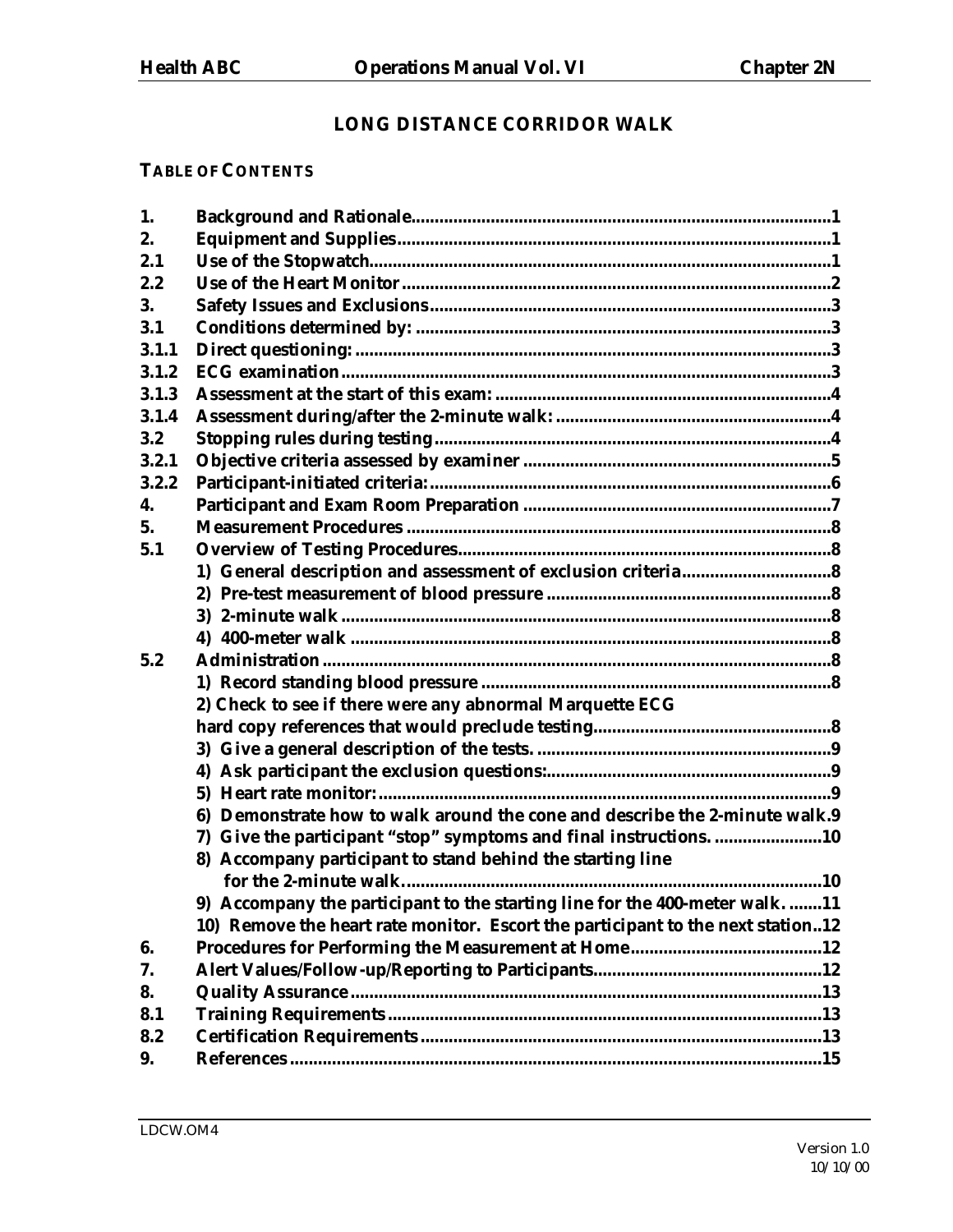# **LONG DISTANCE CORRIDOR WALK**

### **1. Background and Rationale**

The Health ABC long distance corridor walk (LDCW) is a two-stage walking-based test of exercise tolerance and fitness level. The first stage consists of a 2-minute walk where participants are instructed to cover as much ground as they can at a pace they can maintain. The second stage consists of the 400-meter walk, which follows after a 30 second pause to get the pulse rate. For the 400-meter walk, participants are instructed to complete the distance as quickly as they can at a pace they can maintain for 10 laps. Encouragement is given in a standardized fashion every lap for both walks. For both stages of the walk, heart rate is monitored and recorded at set intervals. The heart rate, measured during the ECG exam, is reviewed before the 2-minute walk. Standing blood pressure (taken during the blood pressure measurement earlier in the clinic visit) is reviewed before the 2-minute walk and is measured after the 400-meter walk.

# **2. Equipment and Supplies**

- Heart rate monitor
- Two fluorescent orange traffic cones
- White cloth tape
- 10 cm-length tape to mark every meter between cones
- Digital stop-watch
- Conventional mercury sphygmomanometer\*
- Blood pressure cuffs (small, regular, large and thigh cuffs)\*
- Stethoscope: standard stethoscope and ear pieces with bell, tubing to be maximum of 14 inches long\*

\*See Blood Pressure chapter for maintenance of Blood Pressure equipment

# **2.1 Use of the Stopwatch**

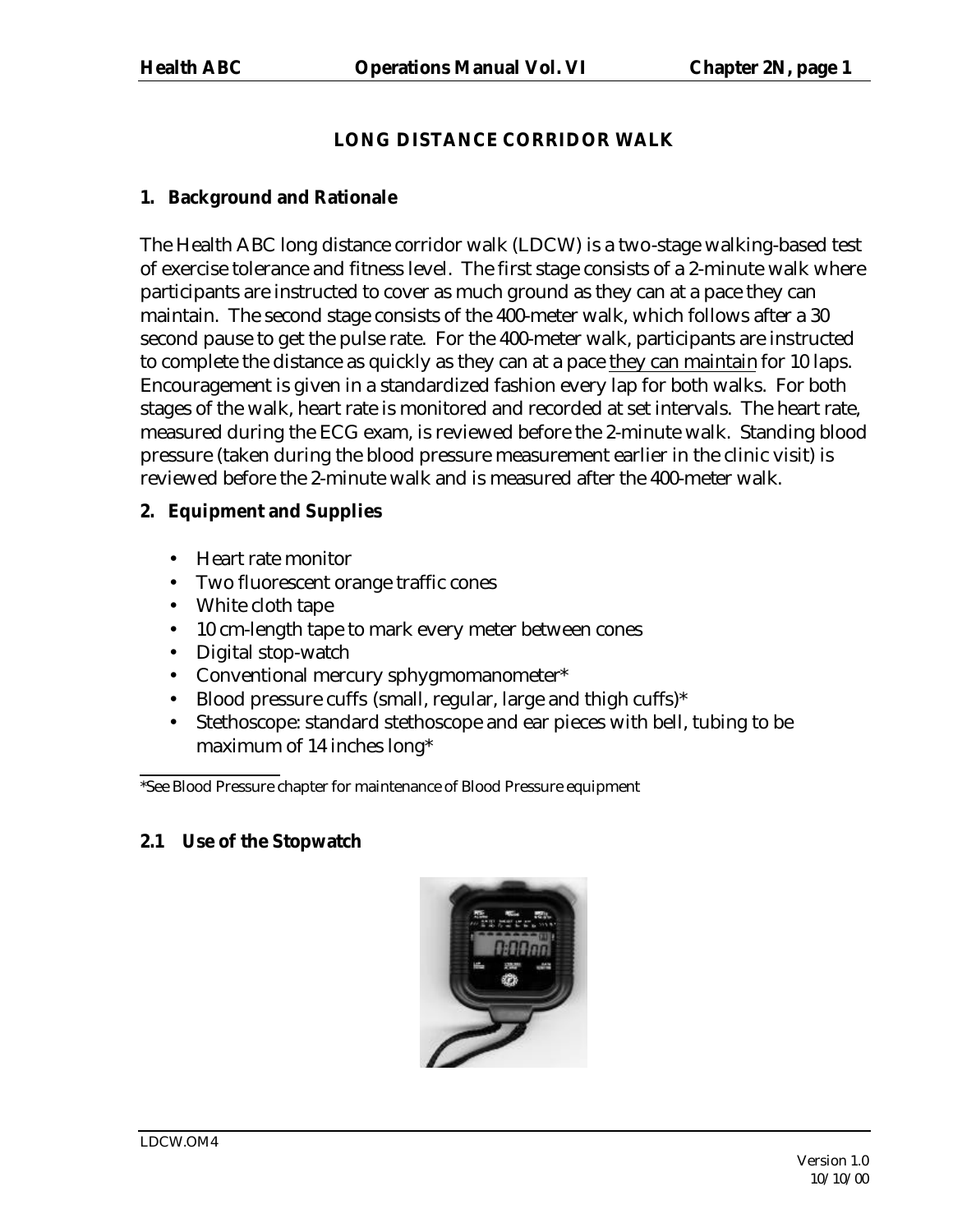The stopwatch will be used to measure the time it takes to complete a task from the beginning of the activity until the conclusion. Press the middle (mode) button to make sure you are in stopwatch mode. The display should read **0:0000**. To time the task, just press the right-hand button (labeled STA/STP) at the top of the stopwatch to begin, and press again when the task is completed. The time is digitally displayed on the stopwatch. To get the display to read **0:0000** again, press the left (lap) button. Time is displayed as minutes: seconds, hundredths of a second.

## **2.2 Use of the Heart Monitor**

- Wet the electrodes with water on the two grooved rectangular areas on the underside of the belt transmitter.
- Secure the belt transmitters as high under the pectoral muscles as is comfortable for the participant.
- Have the participant wear the wrist watch.

To set the alarm rates:

- Depress the left button on the face of the watch and an arrow will
- appear.
- Depress the button on the right to set the higher limit. Continue to depress this button until the desired limit is displayed.
- Depress the left button and the lower limit arrow will appear.
- Depress right button until the desired lower limit is displayed.
- Depress left button to "set." Also, this will return you to time mode.

To begin using the monitor:

- Begin with display showing the time of day.
- Depress the button on the right of the watch face; heart and alarm symbols will be displayed.
- The heart symbol will begin to pulse.
- After a few seconds the heart rate is displayed.
- Be sure that alarm symbol is displayed to indicate alarms are activated.

CARE AND MAINTENANCE: belt transmitter will automatically activate when secured around the chest with electrodes properly wetted. The transmitter will shut off automatically when removed. Clean with mild soap and water between participants to remove perspiration residue. Do not use any other cleaning solution as damage to the unit may occur.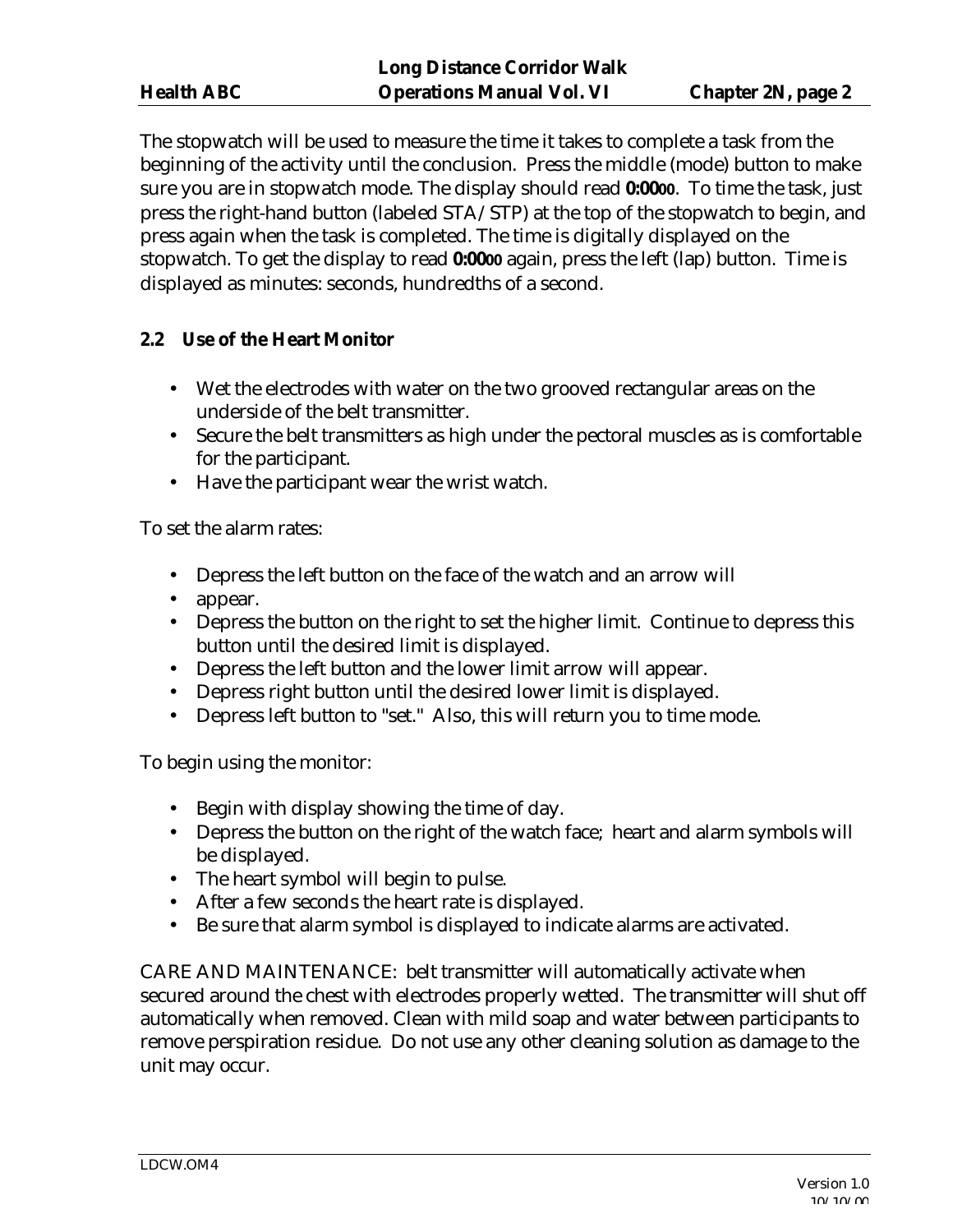### **3. Safety Issues and Exclusions**

If there is a borderline or unclear answer to an exclusion question the final decision to test or not to test should be determined by the medical supervisor at each clinic. For participant safety, the presence of any of the following are cause for exclusion from the 400 meter or both walks.

## **3.1 Conditions determined by:**

## **3.1.1 Direct questioning:**

1. Myocardial infarction, angioplasty, or heart surgery within the past 3 months.

2. New or worsening symptoms of chest pain or angina during the past 3 months. For participants who report new or worsening symptoms of chest pain or angina, administer the 2-minute walk only.

## **3.1.2 ECG examination**

Before administering the long-distance corridor walk, check the Marquette reading from the previously administered resting ECG examination. If the Marquette reading is categorized with one of the abnormalities below, an ECG alert is also present and will have been reviewed early in the day.

### **Exclusions:**

Heart rate <40 (bradycardia) or >135 (tachycardia) Atrial fibrillation or atrial flutter (new onset) Wolff-Parkinson-White (WPW) or ventricular pre-excitation Idioventricular rhythm Ventricular tachycardia Third degree or complete A-V block Any statement including reference to acute injury or acute ischemia, or marked T-wave abnormality

Refer to the ECG reading and record the participant's heart rate (Question #2 on page 29 of the Year 4 Clinic Visit Workbook). If the heart rate is greater than 110 or less than 40, do not administer either of the walking tests. Record the reason that the tests were not administered on pages 34 and 36 in the Year 4 Clinic Visit Workbook.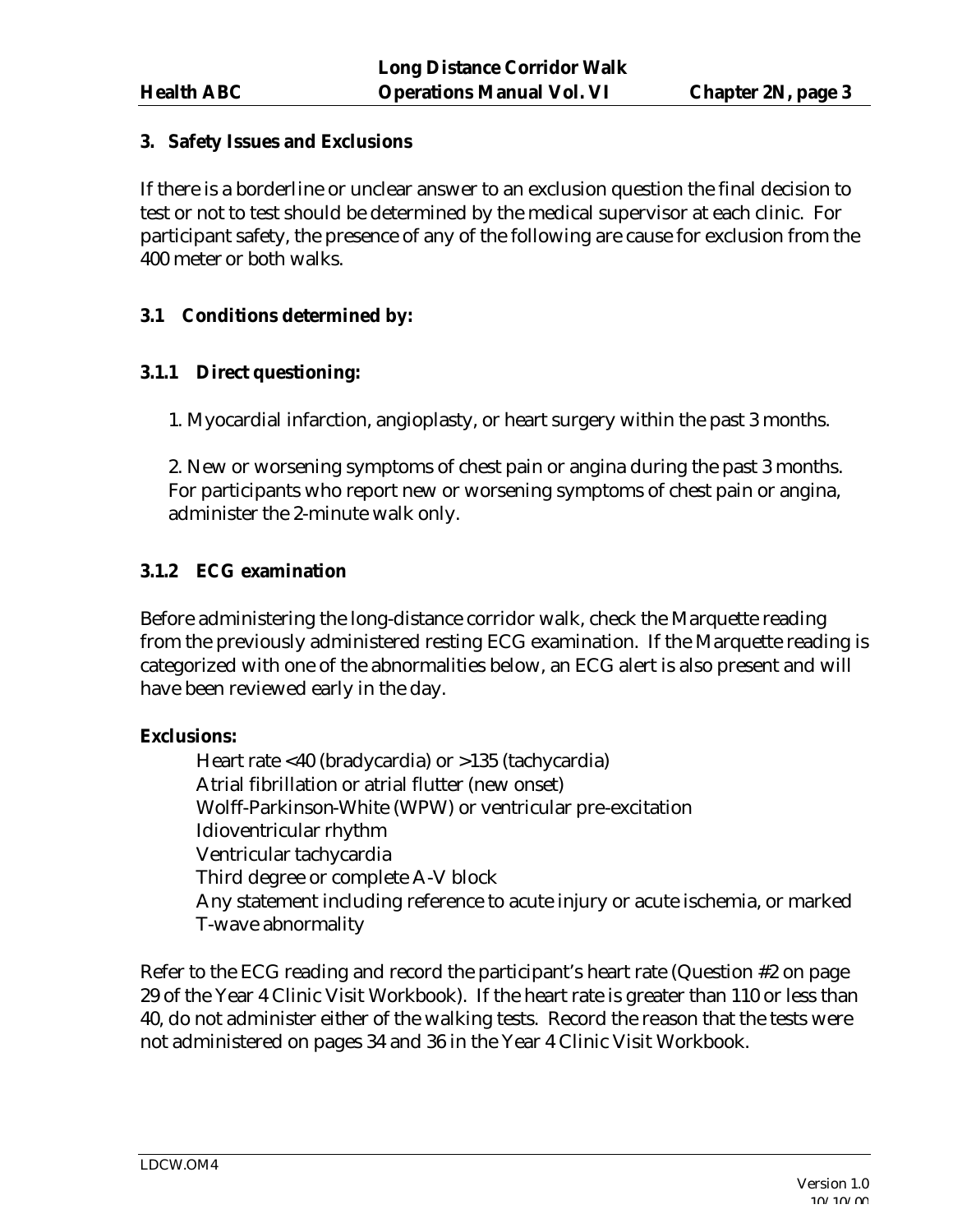### **3.1.3 Assessment at the start of this exam:**

Please refer to the Long Distance Corridor Walk Eligibility Assessment Form to see the standing blood pressure data that was collected earlier in the clinic visit. The exclusion criteria are listed below:

- 1. SBP > 199 mmHg
- 2. DBP > 109 mmHg

See if the participant uses a walking aid, such as a cane. If they do, mark the "yes" box on Question 4 of the Long Distance Corridor Walk Eligibility Assessment Form (page 30 in the Year 4 Clinic Visit Workbook), and do not administer the long distance corridor walk. However, if a blind participant uses a white cane and is not walking disabled, they are eligible for the long-distance corridor walk. If the participant uses a white cane for blindness and is not walking disabled, when answering Question 4 on the Long-Distance Corridor Eligibility Assessment Form, check the "no" box and administer the long distance corridor walk.

# **3.1.4 Assessment during/after the 2-minute walk:**

- 1. Heart rate < 40 bpm
- 2. Heart rate  $> 135$  bpm

3. Participant report of chest pain, tightness, or pressure; shortness of breath, feeling lightheaded, dizzy, or faint; or experiencing leg or any other pain during the 2 minute walk.

# **3.2 Stopping rules during testing**

These stopping criteria apply to both the 2-minute and 400-meter walks. Stopping rule invoked during the 2-minute walk precludes attempting the 400-meter walk. If possible, the test should **not** be stopped cold. The participant should be told to slow down, and the examiner should quickly approach and meet them, check the pulse monitor, and record the heart rate, time, distance, and blood pressure. If necessary, bring a chair to the participant. (See general clinic safety section.) Always indicate on the 2-minute Walk and Long-Distance Corridor Walk Data Collection forms (Year 4 Clinic Visit Workbook) why the participant did not complete the walks.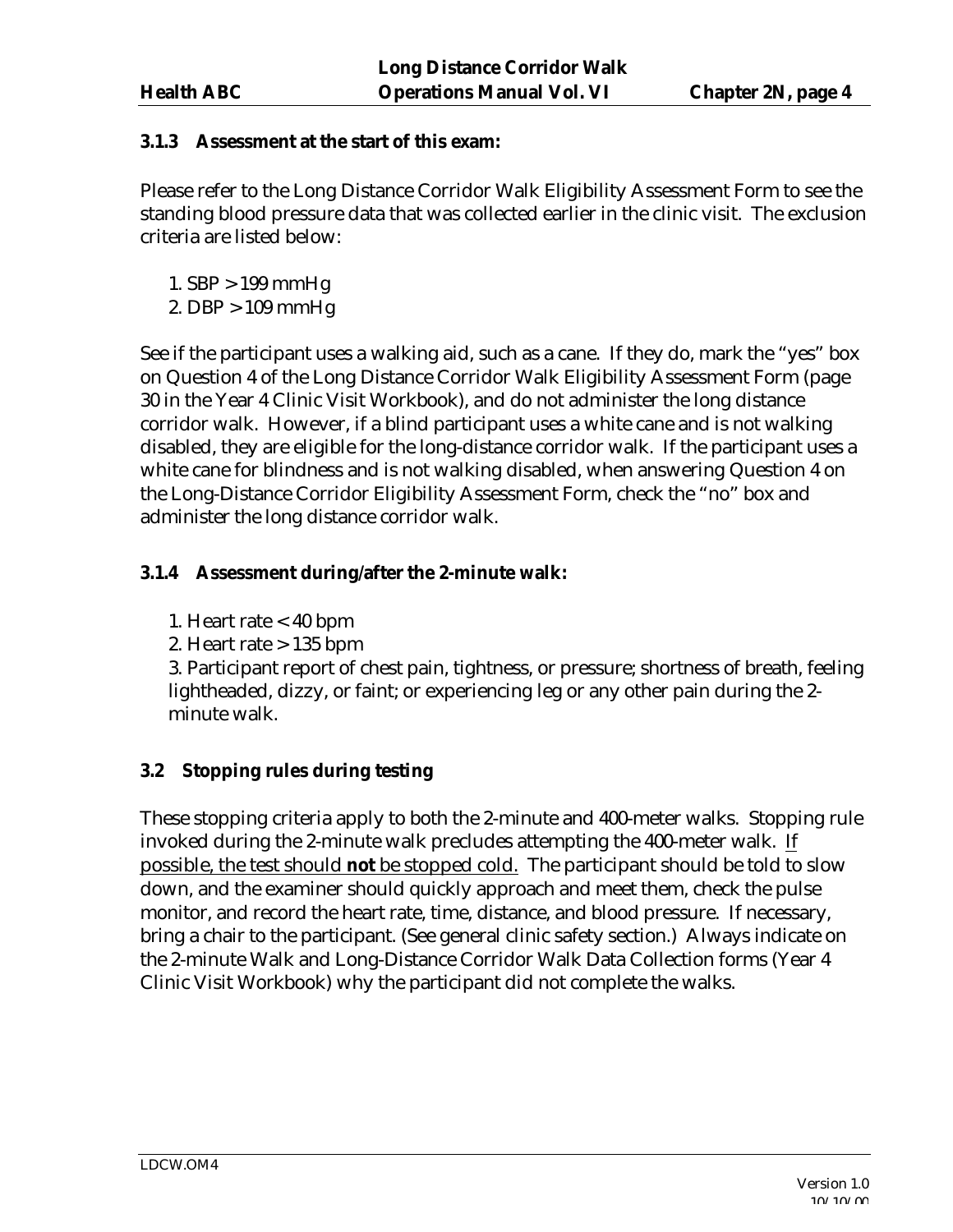### **3.2.1 Objective criteria assessed by examiner**

### 1. Heart rate falls below 40 bpm

2. Heart rate rises above 135 bpm. Note: during the 2-minute walk if the heart rate goes above 135, let the participant rest for 5 minutes. Then restart the test. Indicate on the Long Distance Corridor Walk Data Collection Form that the heart rate exceeded 135. Also, use the 'Trial 2' lap chart to cross off the laps completed during the second trial. If the heart rate goes above 135 a second time, tell the participant to slow down, but continue walking until 2 minutes are up. If the participant indicates they are not feeling well; i.e., reports other symptoms, discontinue the 2-minute walk. Indicate on the 2-minute walk data collection form that the heart rate exceeded 135 during the 2 minute walk and whether the participant completed the 2-minute walk. If the heart rate exceeds 135 at any time during the 2-minute walk, do not administer the 400 meter walk.

If a participant does not complete the 2-minute portion of the long distance corridor walk, please record the time on the stopwatch when the participant stops. Record this time on page 34 of the Year 4 Clinic Visit Workbook, in the blank space to the right of Questions #2e-#2g. Of course, please be sure to answer Questions #2e (# laps completed), #2f (meter mark), and #2g (heart rate), even if the participant did not complete the 2-minute walk.

During the 400 meter walk, if the heart rate exceeds 135 tell the participant to slow down, but continue walking the full 400 meters. If the participant indicates they are not feeling well; i.e., reports other symptoms, discontinue the test. Indicate on the Long Distance Corridor Walk data collection form that the heart rate exceeded 135 during the 400 meter walk and whether the participant completed the 400 meter walk or not.

Note: If the participant is not feeling well after the heart rate has exceeded 135, notify the medical supervisor immediately. Below are some suggested scripts for reassuring the participant who feels fine but has been asked to slow down because their heart rate has exceeded 135 bpm.

"Even though you feel OK, the protocol requires that I ask you to slow down."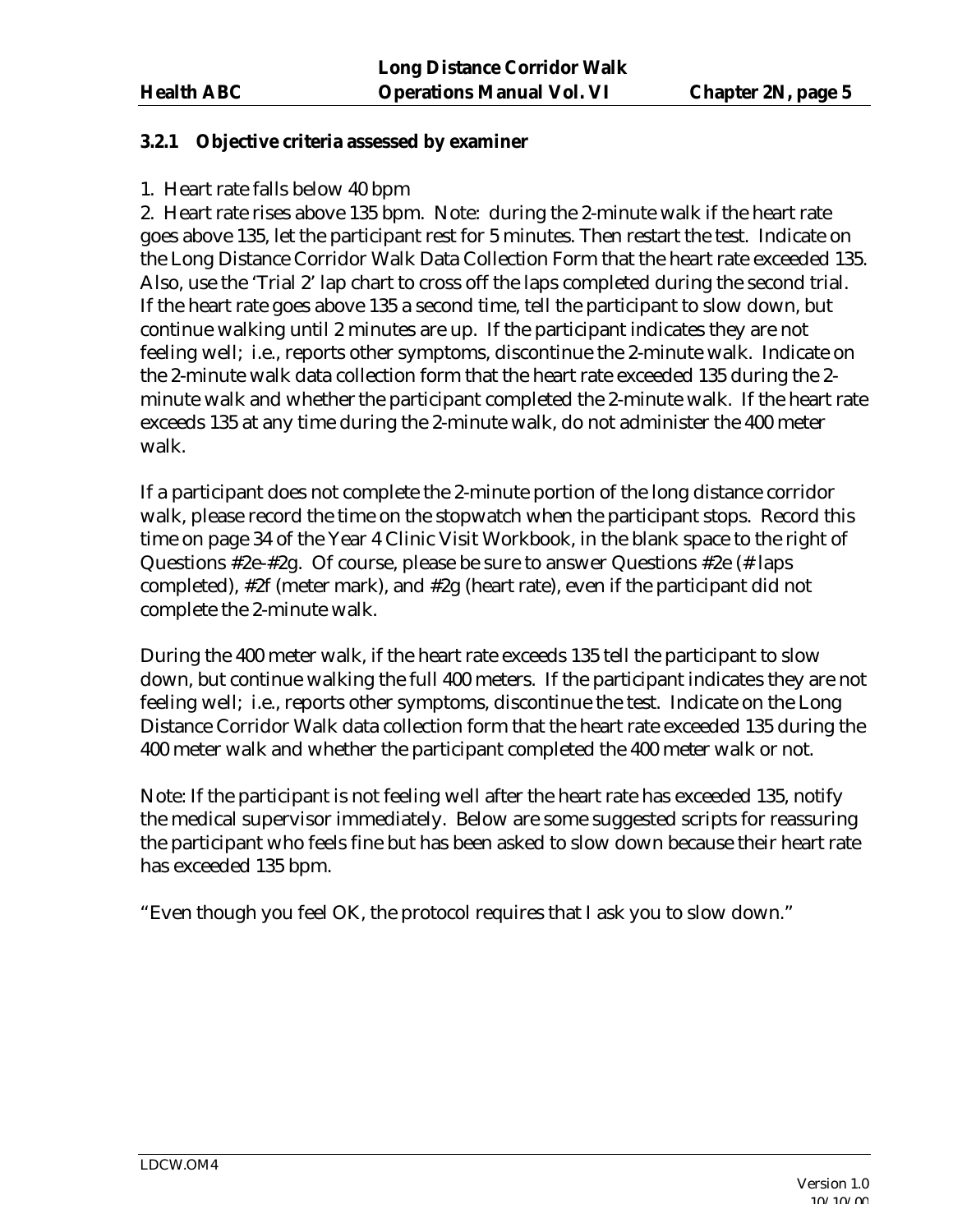### **3.2.2 Participant-initiated criteria:**

Participant reports a significant degree of any of the following symptoms:

- chest pain, tightness, or pressure
- trouble breathing or shortness of breath
- feeling faint, lightheaded or dizzy
- leg pain

As noted above, if test is stopped, record heart rate, distance covered, and time. Measure the blood pressure. At any point of concern, contact the clinic supervisor to come and assess the participant.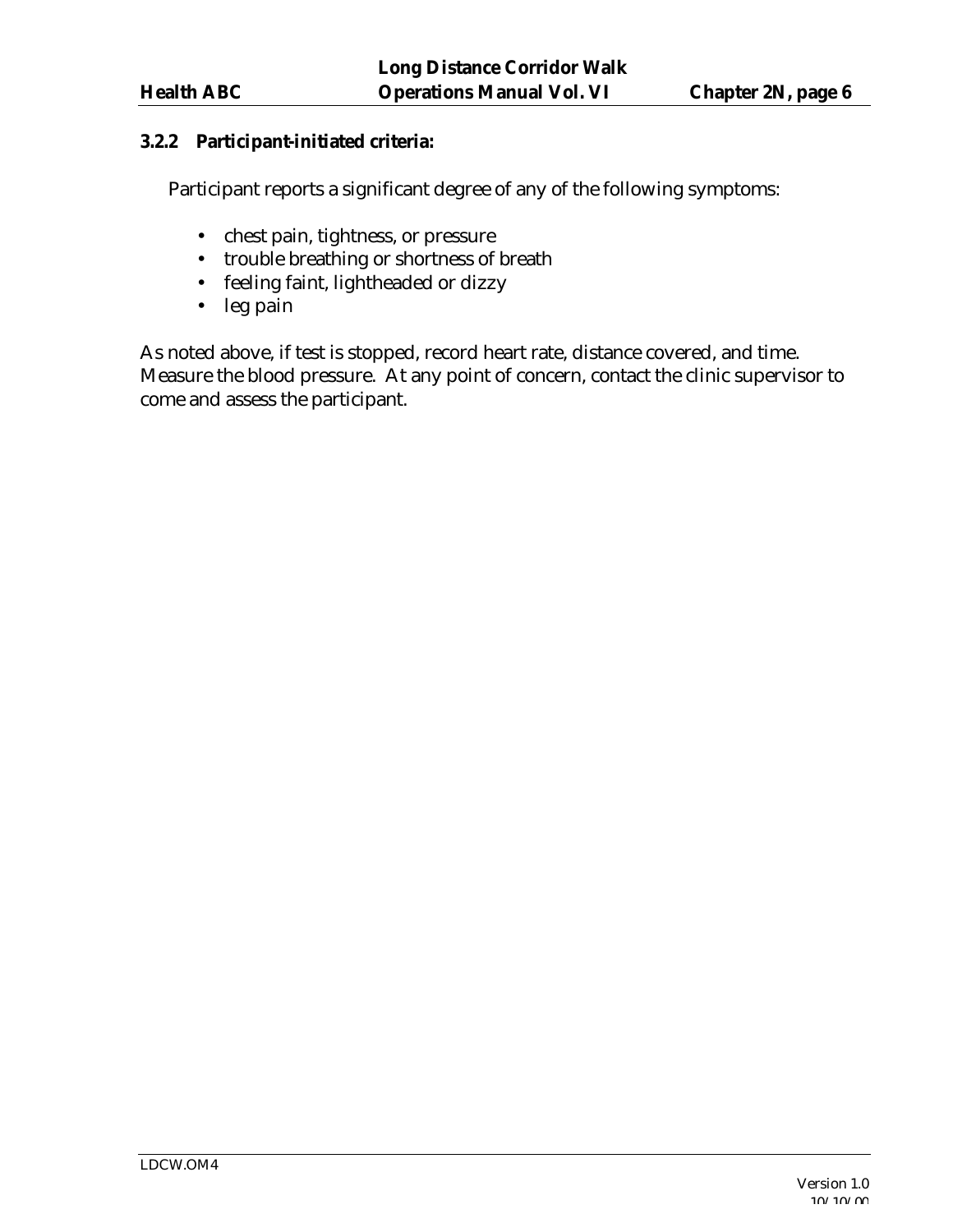

**4. Participant and Exam Room Preparation**

**Footwear:** To eliminate the effect of different footwear on test performance, these tests should be performed in tennis shoes or comfortable walking shoes with minimal or no heels. The participant should be instructed during the clinic visit reminder call to wear or bring these shoes to the clinic.

**Course set-up:** For consistency between centers, the walking course length will be 20 meters and should be laid out in an unobstructed, dedicated corridor. Fluorescent orange traffic cones should be used to indicate the beginning and end of the 20-meter length. Measuring from the center of each cone, place the cones 19 meters apart (to allow for a 1 meter turn at each end). Place a 1/2 meter length of white cloth tape across the floor to the left of one of the cones to mark the start of the course. Participants are to walk in the clockwise direction. Place a numbered (as in course illustration) 10 cm length of tape marking every meter between the cones. The tape should be placed to the inside of the walking path, along the cone line.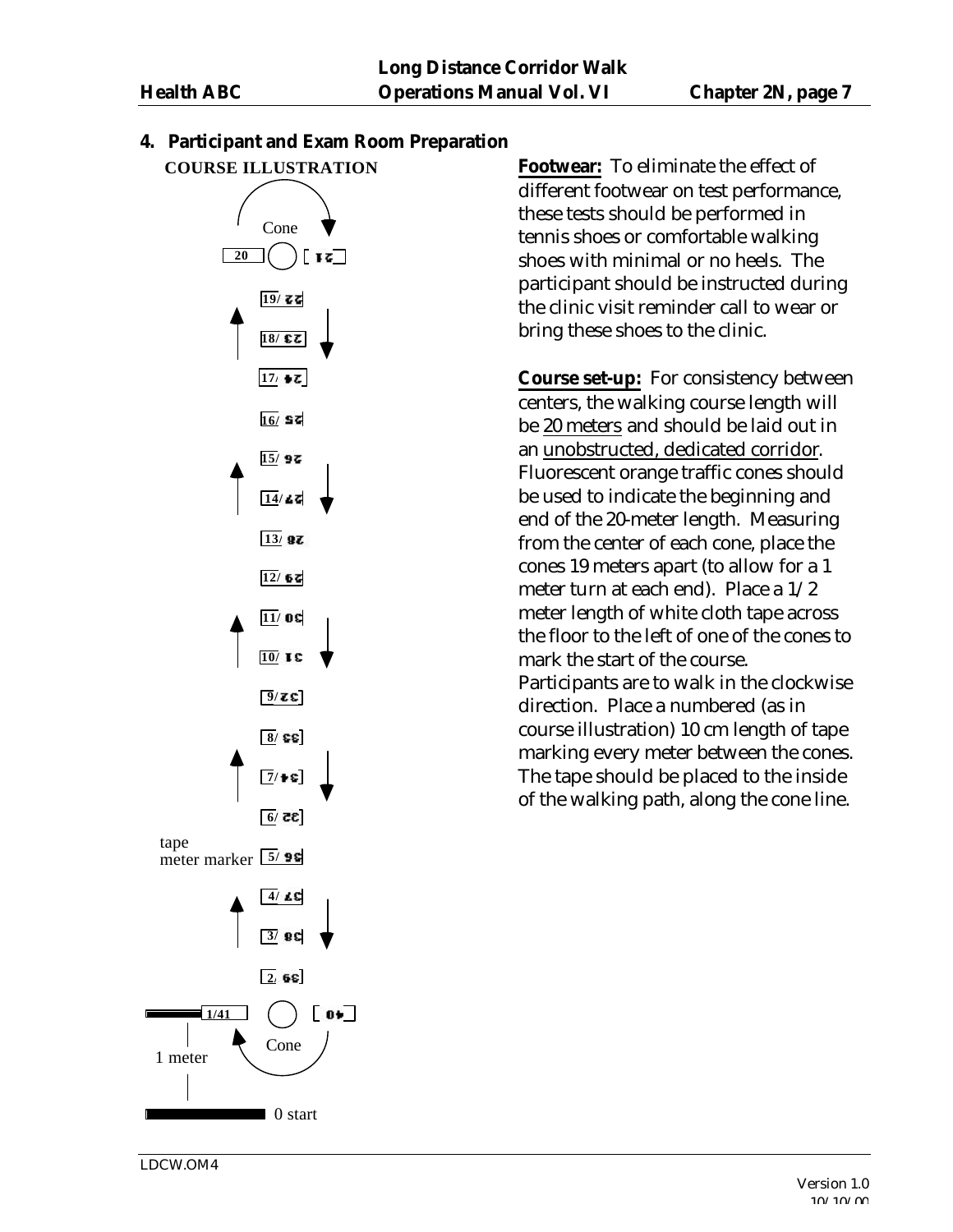### **5. Measurement Procedures**

### **5.1 Overview of Testing Procedures**

- 1) General description and assessment of exclusion criteria
- 2) Pre-test measurement of blood pressure
- 3) 2-minute walk
	- a. Describe the test (make sure that all key points in script are provided).
	- b. Describe and attach heart rate monitor.
	- c. Give standard encouragement every lap and report time remaining at 1 minute 30 seconds, (30 seconds remaining), 1 minute 50 seconds (10 seconds remaining).
	- d. Record heart rate at STOP (2 minutes) within 30 seconds and return to start line to begin 400-meter walk.
- 4) 400-meter walk
	- a. Describe the test (make sure that all key points in script are provided).
	- b. Give standard encouragement every lap, and call out the number of laps completed and the number remaining.
	- c. After 400 m, record time, heart rate, and blood pressure.
	- d. Record heart rate again at 2 minutes.

### **5.2 Administration**

1) Record standing blood pressure from the Year 4 Clinic Visit Workbook on the Long Distance Corridor Walk Eligibility Assessment Form. **If the systolic blood pressure is > 199 mmHg and/or their diastolic blood pressure is > 109 mmHg, do not administer the 2-minute or the 400-meter walking tests.** 

2) The participant should have their ECG before they do the 2-minute or 400-meter walk. Check to see if there were any abnormal Marquette ECG hard copy references that would preclude testing. These would include a **heart rate less than 40 bpm, or greater than 135 bpm, atrial fibrillation or atrial flutter (new onset), Wolff-Parkinson-White (WPW) or ventricular pre-excitation, idioventricular rhythm, ventricular tachycardia, third degree or complete A-V block, or any statement including reference to acute injury or ischemia, or marked T-wave abnormality.** Also, mark the participant's heart rate on the Year 4 Clinic Visit Workbook Long Distance Corridor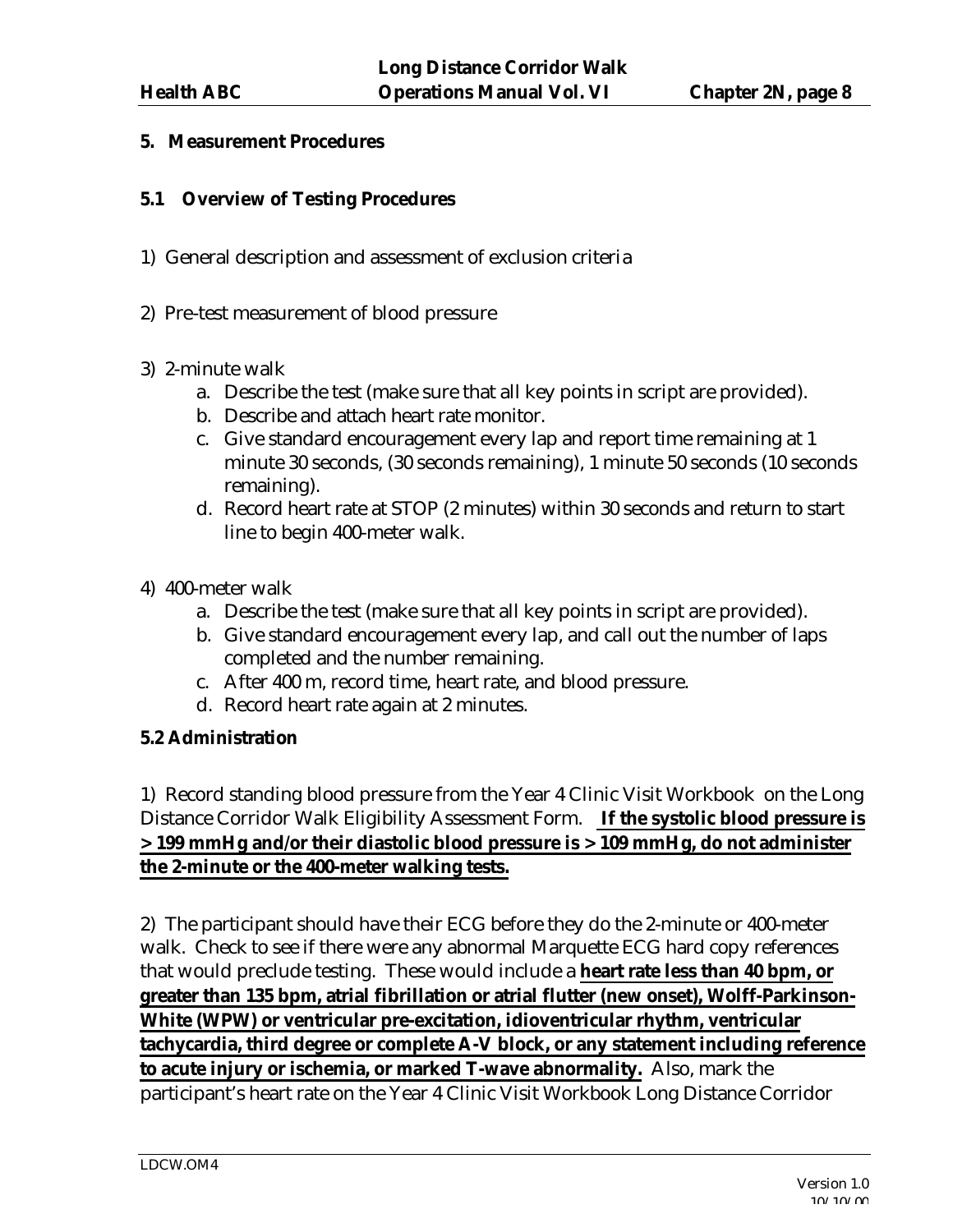# Walk Eligibility Assessment Form. **If the heart rate is <40 bpm, or >110 bpm, do not administer the 2-minute or the 400-meter walking tests.**

3) Give a general description of the tests.

Script: "The next tests assess your physical fitness by having you walk quickly for 2 minutes and after that, having you walk about 1/4 mile at a steady pace."

4) Ask participant the exclusion questions:

Script: "First I need to ask you a few questions to see if you should try the test.

"Within the past 3 months: Have you had a heart attack?

- ". . . have you had angioplasty?
- ". . . have you had heart surgery?"

If the answer is "yes" to any of the above questions do not administer the 2-minute or the 400-meter walking test.

"Within the past 3 months, have you seen a health professional or thought about seeing a health professional for new or worsening symptoms of chest pain?

". . . angina?"

If the answer is "yes" to any of the second set of questions, administer the 2-minute walk only.

5) Heart rate monitor:

With the participant seated, describe what the heart rate monitor does and why we are using it and attach it to the participant.

Script: "This device measures your pulse, or how often your heart beats."

6) Demonstrate how to walk around the cone and describe the 2-minute walk.

Script: "This is a two-part walking test. For the first part I would like you to walk for 2 minutes, trying to cover as much ground as possible at a pace you can maintain.Starting at the line labeled START, walk to the cone at the other end of the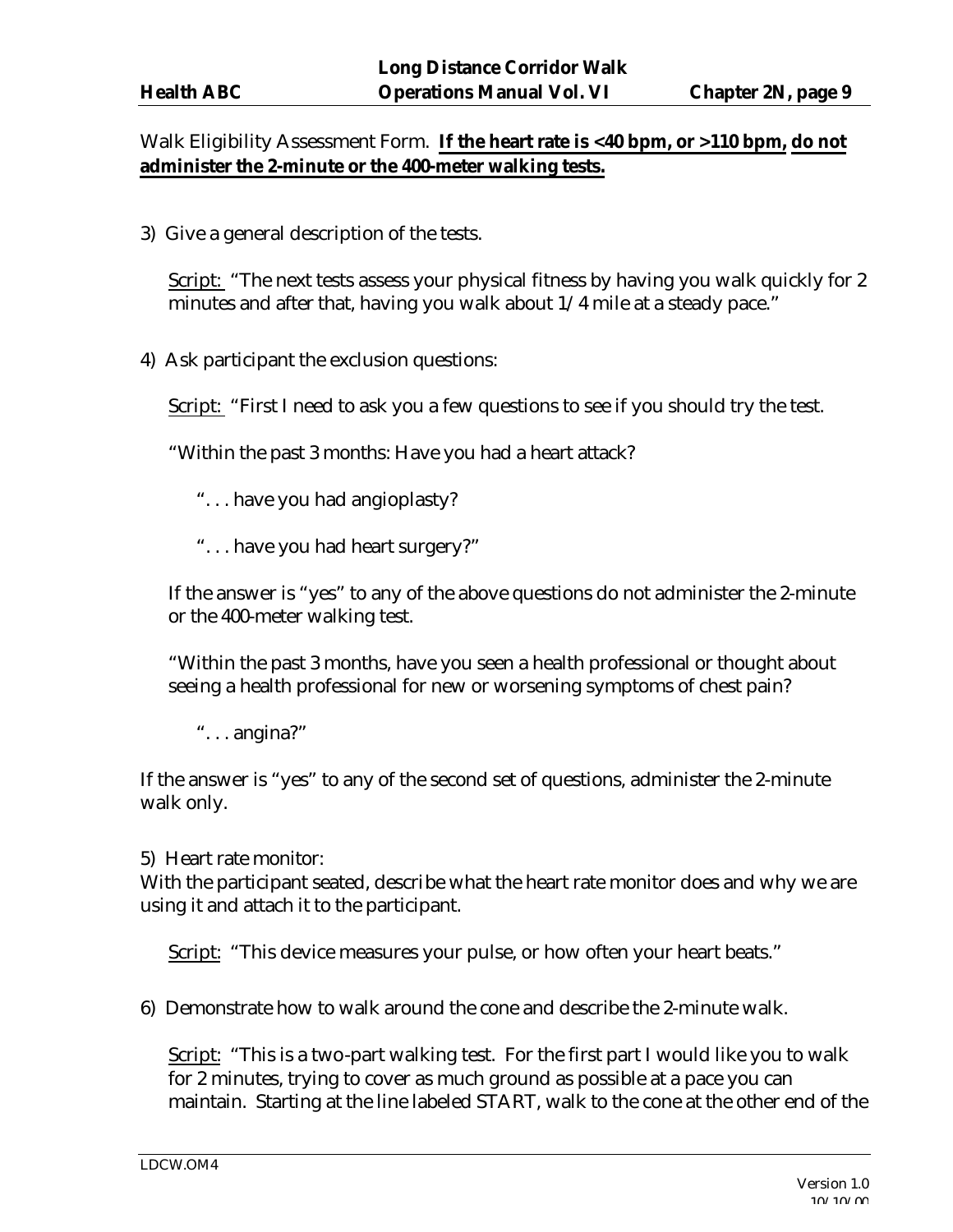hall, go around it and return, go around this cone and keep walking in the same fashion, until 2 minutes are up. When the 2 minutes are up I will tell you to stop. Please stay where you are so that I can record the distance you covered."

7) Give the participant "stop" symptoms and final instructions.

Script: "Please tell me if you feel any chest pain, tightness or pressure in your chest, if you become short of breath or if you feel faint, lightheaded or dizzy, or if you feel knee, hip, calf, or back pain. If you feel any of these symptoms, you may slow down or stop. Do you have any questions?

- 8) Accompany participant to stand behind the starting line for the 2-minute walk.
	- a. Record the participant's heart rate.
	- b. Ready stop watch.

Script: "Now let's start the 2-minute walk. Cover as much ground as possible at a pace you can maintain. Ready, GO."

c. Start timing with the first footfall over the starting line (participant's foot touches the floor on the first step). Provide standard encouragement after each lap and tell participant the time that is remaining.

Suggested Scripts: "Keep up the good work." "You are doing well." "One and a half minutes to go."

d. Throughout the test, draw a line through the number on the form that corresponds to each completed lap the participant walks.

When the stopwatch reads '1:30,' tell the participant, "30 seconds remaining." At 1:50, tell the participant "10 seconds remaining." Approach the participant so that you meet them at the 2:00 stop time.

e. When the stop watch reads 2:00, say,

Script: "STOP."

Record heart rate, number of laps and meter mark on form (each meter is marked with tape on the floor. Please see diagram).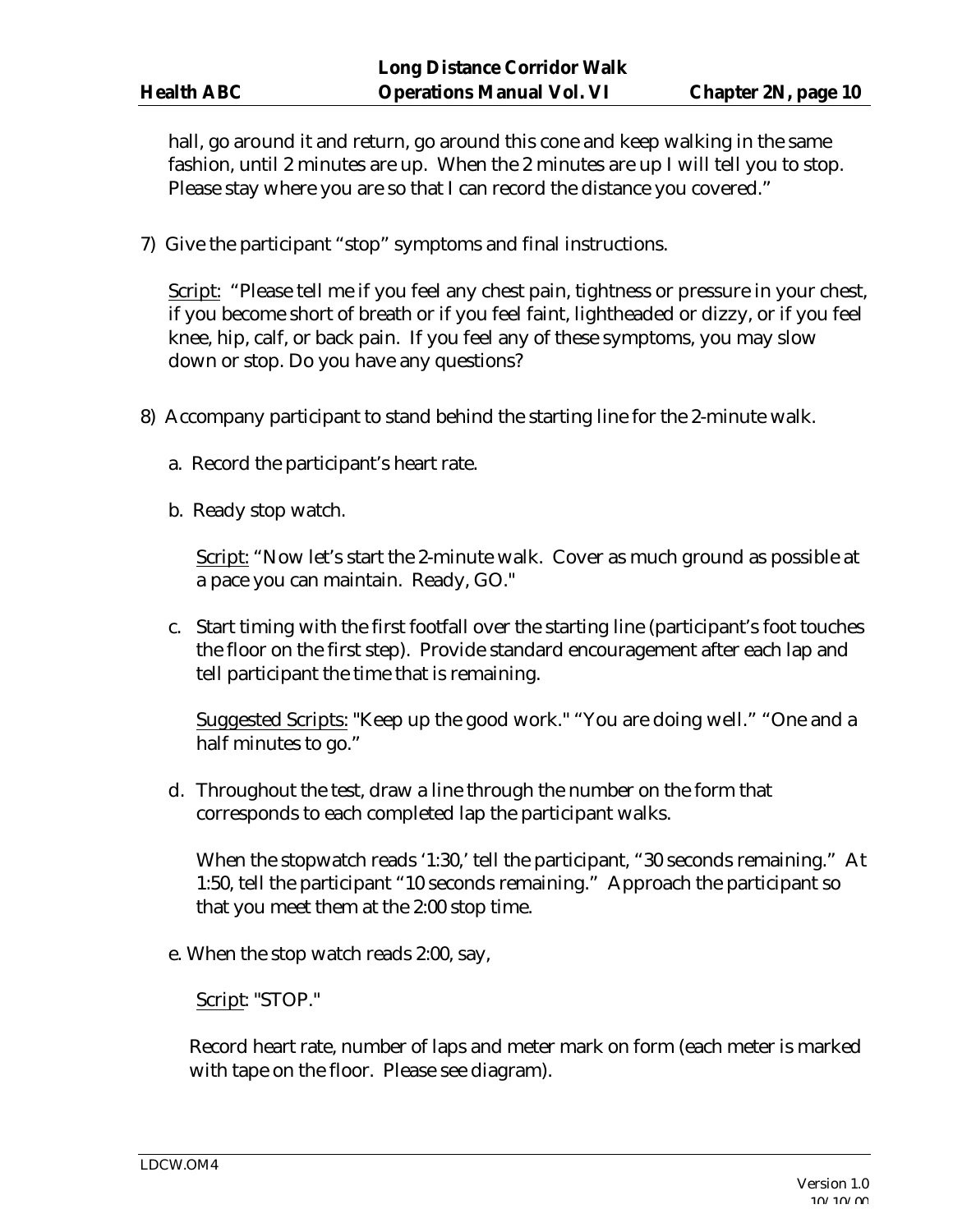If participant is not going on to the 400-meter walk due to stopping rules, record the reason, remove heart monitor, and go on to next station. If the participant must stop during the 2-minute walk due to stopping rules, mark the box that indicates that the 2 minute walk was stopped, and record the reason on both the 2-minute Walk data collection form (Question #3 on page 34 in the Year 4 Clinic Visit Workbook) and the 400-meter Walk data collection form (Question #7 on page 36 in the Year 4 Clinic Visit Workbook).

If a participant experiences symptoms after completing the 2-minute walk that are a contraindication for the 400-meter walk, complete the 2-minute walk portion of the form as usual. Mark Question 3, page 34, "Yes" (participant completed the 2-minute walk) and do not check off any symptoms in Question 3. On Question 1b, page 35, record 0 laps. On Question 1c, mark No (did not complete 10 laps) and record 0 additional meters. Skip to Question 7, page 36 and mark "No" (did not complete the 400-meter walk). Complete Question 8 as usual, making sure the symptoms that contraindicated the 400-meter walk are included.

 During editing, Questions 2, 3, 4, 5 and 6 on page 35 will show as missing. Simply "comment out" these edits as "not an error."

- 9) Accompany the participant to the starting line for the 400-meter walk.
	- a. Record the participant's heart rate.
	- b. Describe the 400-meter walk.

Script: "For the second part, you will be walking 10 complete laps around the course, about 1/4 mile. We would like you to walk as quickly as you can, without running, at a pace you can maintain over the 10 laps. After you complete the 10 laps I will tell you to stop, and measure your blood pressure and heart rate."

"Start walking when I say 'GO' and try to complete 10 laps as quickly as you can, without running, at a pace you can maintain. Ready, Go."

- c. Start the stop watch.
- d. Every lap offer standard encouragement, and call out the number of laps completed and the number remaining. Record each lap on form.

Suggested Script: "Keep up the good work." "You are doing well." "Looking good." "Well done." "Good job."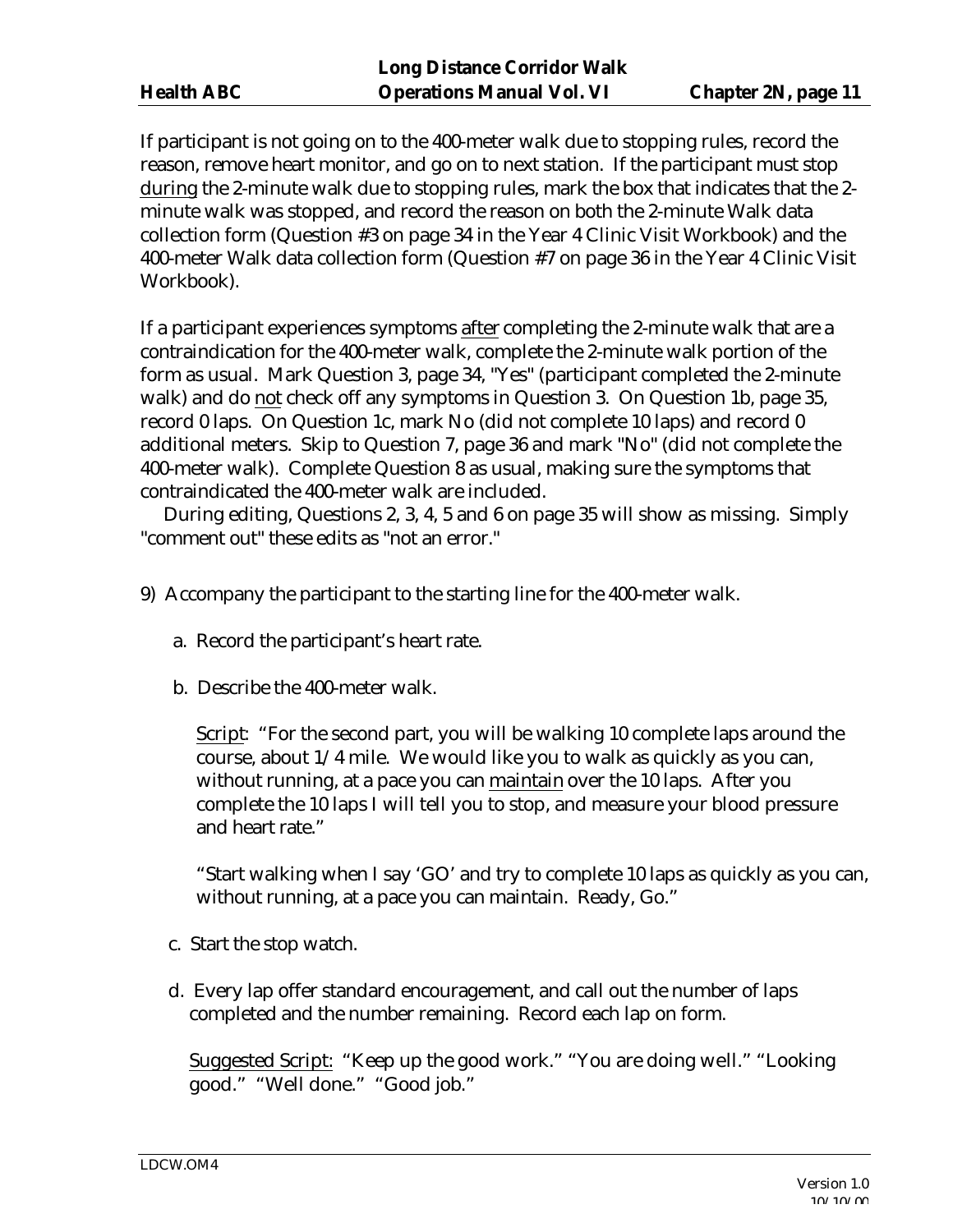- e. When the participant completes 400-meters (10 laps, first footfall across the finish line), stop the stop watch.
- f. If the participant's heart rate exceeds 135 bpm and they have no other symptoms, tell them to slow down, but continue walking. Indicate on the long distance corridor walk data collection form that the heart rate exceeded 135 bpm during the 400 meter walk and whether the participant completed the 400 meter walk or not. If the participant reports chest pain, tightness or pressure in the chest, shortness of breath, feeling faint, lightheaded or dizzy, or reports leg or any other pain, stop the test. Record the reason on the 400-meter Walk data collection form (Question #7 on page 36 in the Year 4 Clinic Visit Workbook). Record the number of laps that were completed and the number of meters.
- g. Record time and heart rate. Restart the stopwatch to time the 2 minute recovery time.
- h. Assess blood pressure. **(For instructions and certification requirements necessary to take blood pressure, please refer to the blood pressure chapter of the Health ABC Operations Manual.)**
- i. At 2 minutes, while the participant remains standing after the blood pressure assessment, record heart rate again.
- 10) Remove the heart rate monitor. Escort the participant to the next station.

### **6. Procedures for Performing the Measurement at Home**

Not applicable.

# **7. Alert Values/Follow-up/Reporting to Participants**

If the participant develops chest pain or other symptoms, the clinic supervisor should be notified immediately. (See clinic emergency procedure protocol.)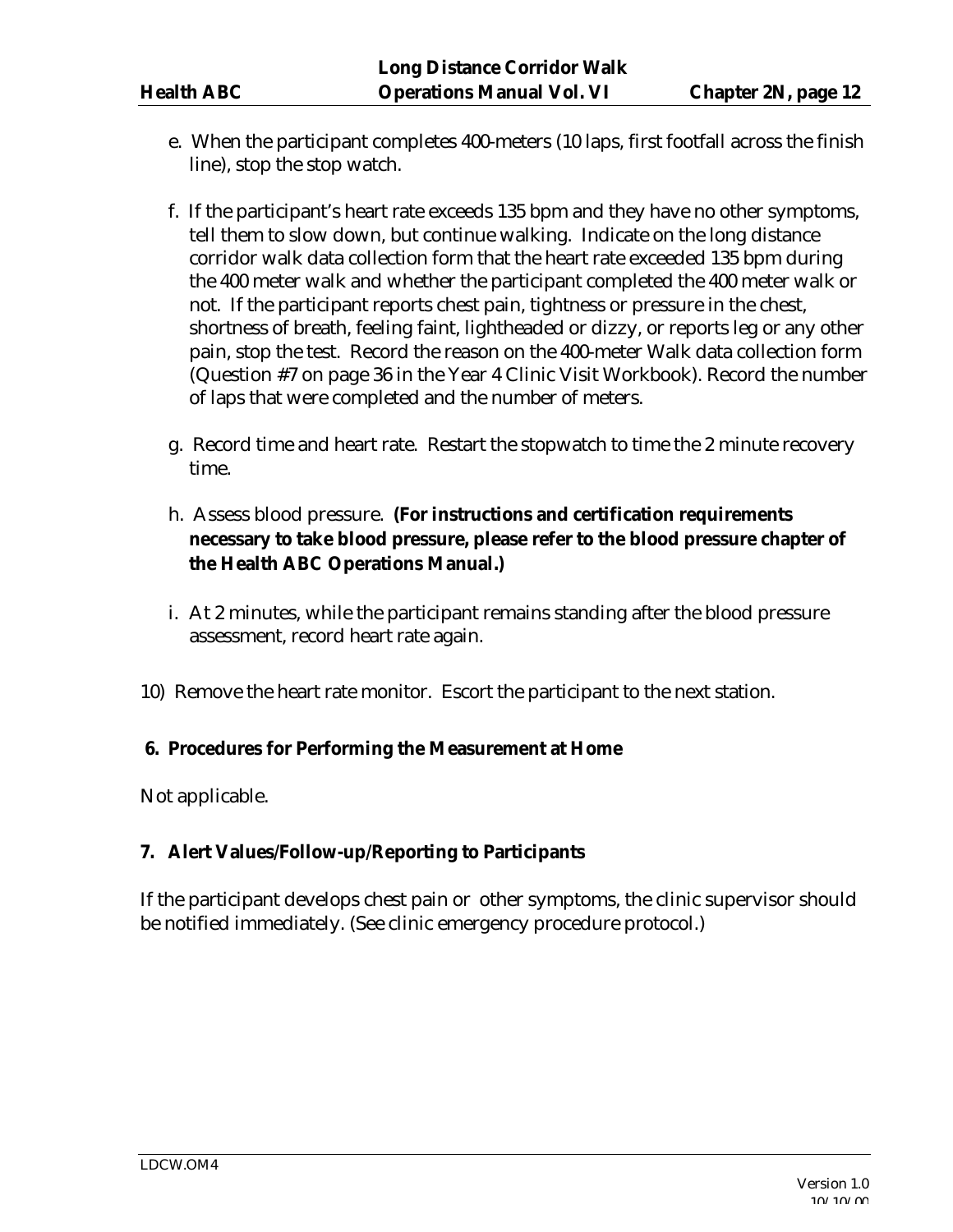#### **8. Quality Assurance**

#### **8.1 Training Requirements**

Clinical experience with blood pressure measurement is required. Examiners must follow the training procedures for blood pressure and be certified in blood pressure measurement. Also, training should include:

- Read and study manual
- Attend Health ABC training session on techniques (or observe administration by experienced examiner)
- Practice on volunteers
- Discuss problems and questions with local expert or QC officer

#### **8.2 Certification Requirements**

- Complete training requirements
- Recite ECG exclusion criteria
- Recite other exclusion criteria and stopping rules
- Conduct exam on two participants while being observed by QC officer using QC checklist

#### **Preparation**

| $\Box$ Checks for abnormal ECG                                                                                                                                       |
|----------------------------------------------------------------------------------------------------------------------------------------------------------------------|
| $\Box$ Records heart rate after referring to ECG reading                                                                                                             |
| $\Box$ Refers to Blood Pressure recorded on eligibility assessment form (SBP>199<br>mmHg &/or DBP> 109 mmHg exclusion for both walks)                                |
| Asks if participant has had a heart attack, angioplasty or heart surgery in the past<br>3 months                                                                     |
| $\Box$ Asks if participant has seen or thought about seeing a health professional for<br>new or worsening symptoms of chest pain, or angina during the past 3 months |
| $\Box$ Key points from script correct and clearly delivered for each test                                                                                            |
| $\Box$ Heart rate measured properly                                                                                                                                  |
| $\Box$ Correctly demonstrates walking the course (around the cone)                                                                                                   |
| $\Box$ Correctly describes the test                                                                                                                                  |
| $\Box$ Explains stop symptoms                                                                                                                                        |
| $\Box$ Reviews form for completeness                                                                                                                                 |
|                                                                                                                                                                      |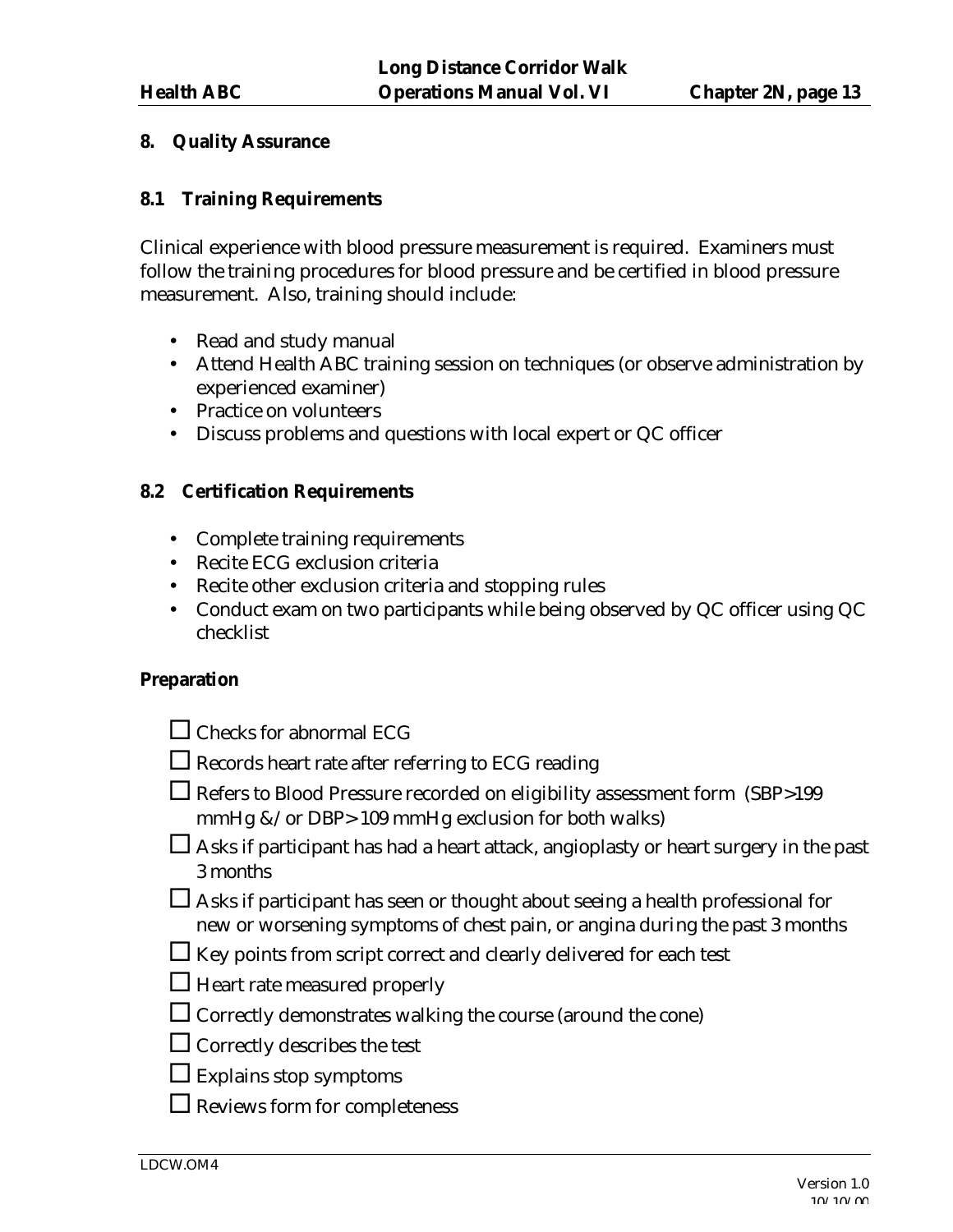#### **2-Minute Corridor Walk**

|  |  | $\Box$ Records participant's heart rate |  |
|--|--|-----------------------------------------|--|
|--|--|-----------------------------------------|--|

 $\square$  Instructs participant to walk at a pace they can maintain

 $\square$  Encourages participant every lap

If heart rate goes over 135 bpm, stops test; has participant rest and restarts test after 5 minutes. If the heart rate >135 the second time, tells the participant to slow down, but continue walking.

 $\square$  After 2 minutes

- $\Box$  Says "Stop"
- $\Box$  Records number of laps completed and meter mark
- Records heart rate (if >135 bpm or <40 bpm  $\rightarrow$  do not go on to 400 m walk)
	- ® Records whether or not the heart rate exceeded 135 bpm
	- Records whether or not the participant completed the walk and if not, why not
- $\Box$  Reviews form for completeness

### **400m Walk**

- $\square$  Stops and clears stop watch and lap counter after 2-minute walk
- $\Box$  Instructs participant to start walking and to try to complete 10 laps as quickly as possible without running at a pace they can maintain for the complete course
- $\square$  Standard encouragement given every lap
- $\Box$  After 10 laps completed:
	- $\Box$  Stops watch and records time and heart rate
	- $\Box$  Measures and records blood pressure properly

#### **After Testing Completed**

- $\Box$  Records heart rate at 2 minutes  $\Box$  Removes heart monitor  $\Box$  Records whether or not the participant completed the walk and if not, why not  $\Box$  Asks participant whether they had symptoms and records answers on data collection form
- $\Box$  Reviews form for completeness